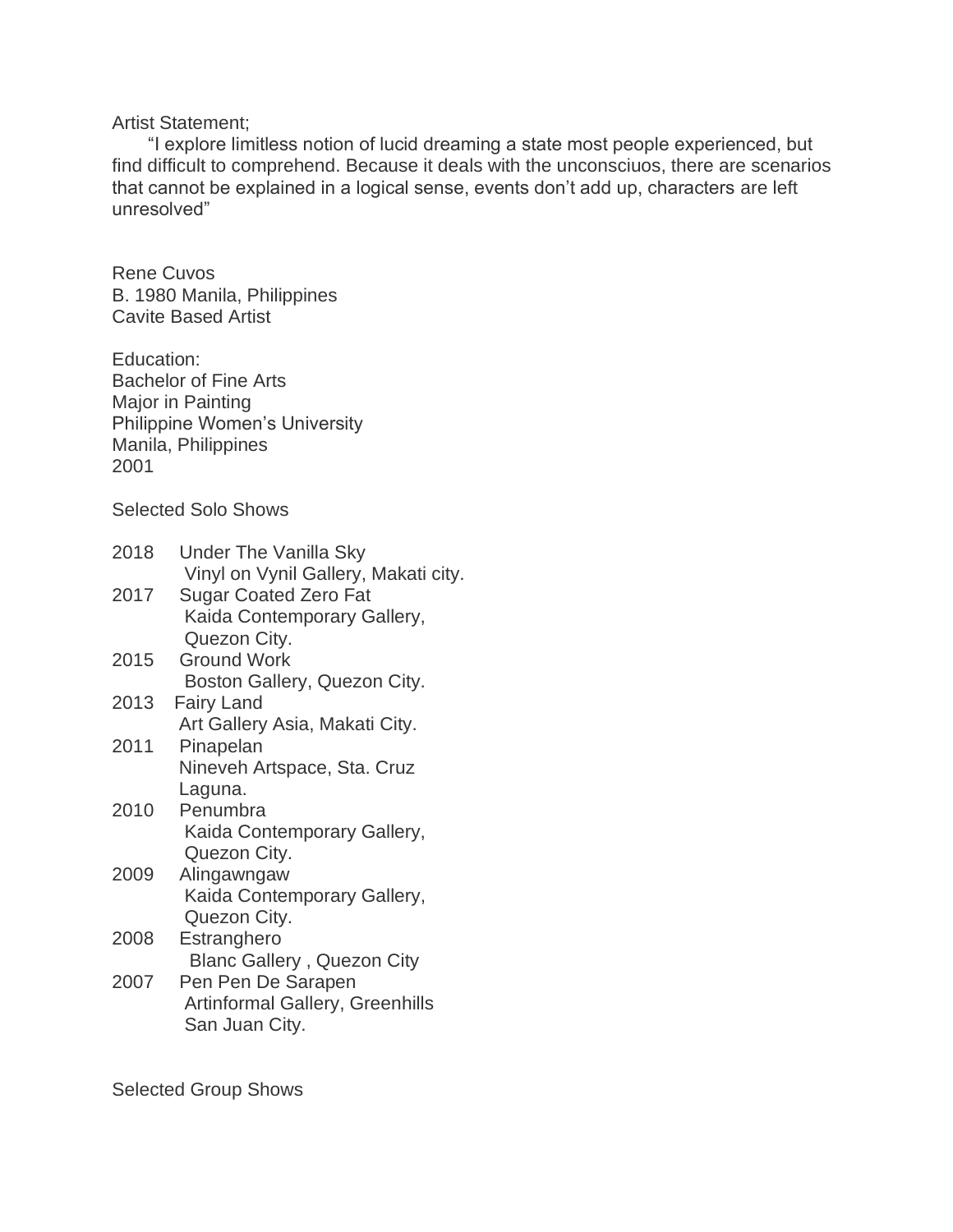| 2021 | <b>Luminous Odessey</b><br><b>WOWxWOW Gallery</b> |
|------|---------------------------------------------------|
|      | United Kingdom.                                   |
| 2020 | <b>When Life Gives Hue Lemon</b>                  |
|      | Occular Gallery, Cavite.                          |
| 2019 | <b>Superstition</b>                               |
|      | <b>Penumbra Gallery</b>                           |
|      | United Kingdom.                                   |
| 2018 | <b>Animation Re-Imagined</b>                      |
|      | <b>Modern Eden Gallery</b>                        |
|      | San Francisco, CA, USA.                           |
| 2017 | <b>Neopop Surreal Deluxe Vol.2</b>                |
|      | <b>Gallerie Roberto</b>                           |
|      | Alabang, Muntinlupa.                              |
| 2016 | ArtFusion                                         |
|      | Kaida Contemporary Gallery                        |
|      | Quezon City.                                      |
| 2015 | <b>Neopop Surreal Deluxe Vol.1</b>                |
|      | <b>Jstudio Gallery</b>                            |
|      | Makati City.                                      |
| 2014 | <b>Sneak Peak</b>                                 |
|      | <b>Art Underdround Gallery</b>                    |
|      | Mandaluyong City                                  |
| 2013 | Palette                                           |
|      | National Museum of the                            |
|      | Philippines.                                      |
| 2012 | <b>Senses And Beyond</b>                          |
|      | Ayala Museum                                      |
|      | Makati City.                                      |
| 2011 | 10                                                |
|      | <b>Ysobel Art Gallery</b>                         |
| 2010 | <b>BGC Taguig City</b><br>32010                   |
|      |                                                   |
|      | Kaida Contemporary Gallery<br>Quezon City.        |
| 2009 | 2/60                                              |
|      | Kaida Contemporary Gallery                        |
|      | Quezon City.                                      |
| 2008 | <b>Tales From Home</b>                            |
|      | <b>Utterly Artspace</b>                           |
|      | Singapore.                                        |
| 2007 | <b>Post Cards</b>                                 |
|      | <b>Utterly Artspace</b>                           |
|      | Singapore                                         |
| 2006 | Wer Na U? D2 Na Me!                               |
|      |                                                   |